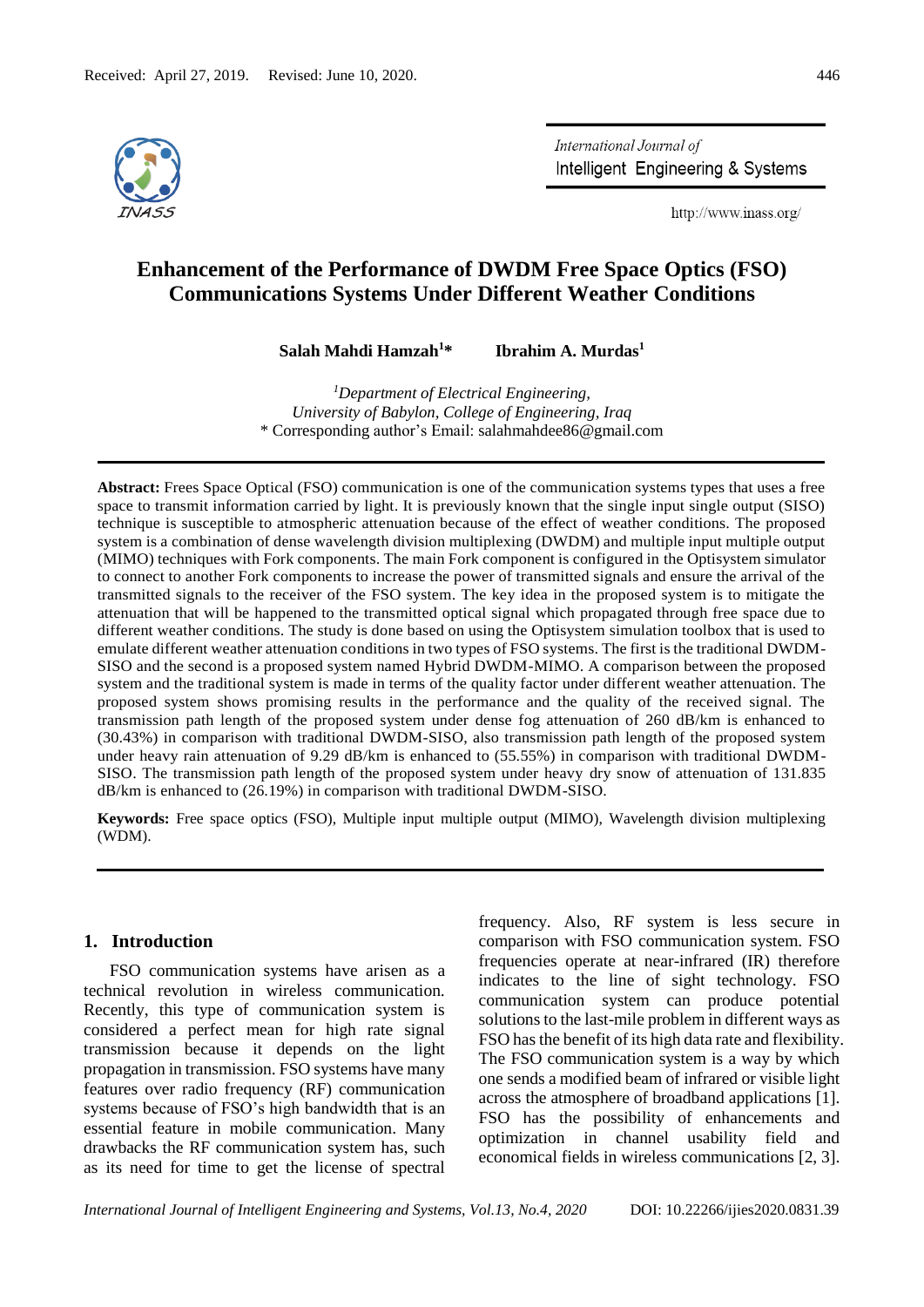The concept of FSO was studied a long time ago but has not been implemented in practice because the constraints of electronic devices that were developed in that era [4]. FSO communication system has been challenged by attenuation due to object obstacles and weather conditions. Conditions of Weather, such as fog, rain, and snow are the main reasons which impact the transmitted optical signals and cause absorption and scattering. Moreover, object obstacles such as birds or insects cause an interruption to the transmitted optical signal [5, 6]. Accordingly, recent literature addressed the attenuation and obstacles problems.

A research study proposes using multiple transmission beams between transmitter and receiver stations, i.e., multiple-input multiple-output (MIMO) technique to mitigate the attenuation [7]. In [8], a laser beam combination technology is proposed for multiple beam FSO system, the technology mitigates the problems that emerged from weather attenuations (absorbing, scattering) and losses that are happened in the received power due to losses that occur in the detector. In [9], the study focuses on using MIMO technology to maintain the perfect availability of transmission paths and mitigate weather conditions in the coastal area where the visibility is low due to coastal fog. In [10] the authors made a hybridization configuration of optical amplifiers between erbium doped fiber amplifier (EDFA) and semiconductor optical amplifier (SOA) to mitigate the attenuation of rain. In [11], the authors considered changing the diameter of apertures for transmitters and receivers to get the best performance of the system. In [12], the study proposes amplifying the optical signal by using an optical amplifier to enhance the performance of the transmission system. In [13], the study focuses on enhancing the FSO communication system under sand storms using dual FSO communication channels with EDFA optical amplifier to each one.

The limitations of the aforementioned literature that they did not take into consideration the growing demand in the capacity and scalability of the communication system. Moreover, the previous studies didn't take the impacts of all conditions of weather on the overall system performance.

This study proposes an FSO hybrid DWDM MIMO system that can overcome the problems of atmospheric turbulence with scalability and high data rate. Also, the study compares between the traditional DWDM-SISO system and the proposed system Hybrid DWDM-MIMO and how the proposed system shows a great enhancement in the quality factor of the received signal, transmission link between transmitter and receiver, power of the optical signal and increase scalability. The proposed system

is the best candidate to treat a fast increase in capacity without the need for new FSO transmitters and receivers and solve the problem of the last mile.

This work aims to produce a prototype transmission system to transmit optical signals wirelessly under various weather conditions fog, rain and snow and exceed obstacles. The key idea and contributions of this paper are outlined as follow:

- 1. The proposed system increases the transmission path length of the optical signal with a highquality factor and minimum bit error rate (BER) under normal and severe weather conditions (which cause attenuation to the optical signal).
- 2. The proposed system which is based on DWDM and MIMO techniques ensures the availability of the transmitted optical signals on the receiver side of the FSO system.
- 3. The proposed system achieves the requirement of scalability of the number of signals to be transmitted using the DWDM technique.
- 4. The study shows a detailed comparison between the proposed Hybrid DWDM-MIMO system and the traditional DWDM-SISO, and previous research studies.

The organization of this paper consists of the following: section 2 describes the SISO and WDM techniques and weather conditions such as fog, rain, and snow that cause attenuation. Section 3 describes the proposed system Hybrid DWDM-MIMO. In section 4 discussion and results are presented. Finally, section 5 represents the conclusion.

### **2. Background fundamental**

### **2.1 SISO technology**

The emerged of wireless communications imparted different technological enhancements in the area of data exchange and information transmission. The traditional pattern of wireless communications uses SISO technique. The concept of SISO technique where only one antenna is used for the transmitter and only one antenna is utilized at the receiver as shown in Fig. 1. FSO system that is used SISO technique is more susceptible to atmospheric attenuation because the effect of weather conditions and interruption due to obstacles like birds and insects.

#### **2.2 Wavelength division multiplexing (WDM)**

WDM is utilized to enhance the performance of the FSO communication system by increasing the scalability and capacity of the communication system. WDM gets its fame in the field of optical fiber's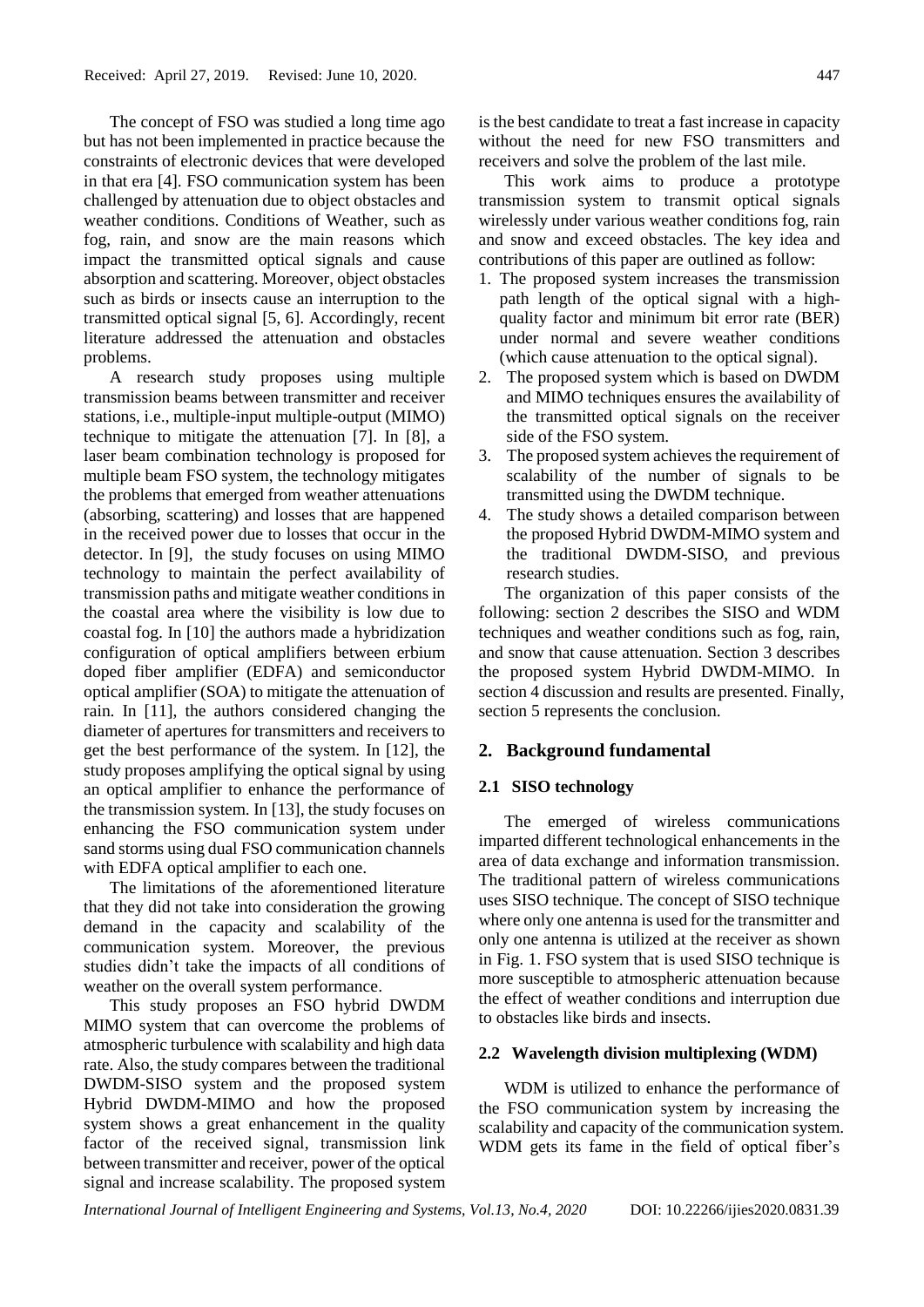

communication systems. Two types are known about WDM, (CWDM) coarse wavelength division multiplexing and (DWDM) dense wavelength division multiplexing. The two types are classified according to channel spacing. Also, WDM is a multiplex technology in which more than one optical signal is sent through a single medium using various wavelengths. WDM is a copy of frequency division multiplexing (FDM) but the main variance between the two methods is wavelengths or range of frequencies are utilized in each method [4]. With WDM, multiple data streams are transferred by various optical carriers that have distinguished wavelengths modified and propagated via an optical medium. WDM is utilized to share a great portion of the data optimization usability of the FSO channel. In the WDM system, multiplexers merge a stream of data that are coming from many sources of optical and then project them through optical channel medium.

De-multiplexers, in the last edge of the WDM communication system, recover the data using the technique of de-multiplexing. WDM communication systems allow independent information bitrates and access protocols to work on one system [14] which is a major condition for enhancement of a communication system including FSO systems. This eliminates the cost of combining with changing between protocols that are used because each optical channel that is using a determined protocol can be treated (multiplexed / DE multiplexed) in the ends of the independent transmission system. Therefore, different formats of digital optical information using different bitrates can be sent in their original formats through the same optical channel.

# **2.3 Effect of weather conditions on the optical wireless communication**

The greatest challenge to implement optical wireless communication is the weather attenuation which is happened because of scattering and absorption. Water pieces and Carbone dioxide are the main causes of the absorption of wireless optical signals. On the other hand, rain, fog, cloud, and snow are the main reasons that make scattering for wireless optical signals. This scattering makes part of the transmission beam that is transmitted from an optical source to turn around from the desired receiver. The general expression of total attenuation due to weather conditions is represented in Eq. (1).

$$
A_{atm} = exp(-\alpha L) \tag{1}
$$

**Where** 

<sup>A</sup>atm, denote to total attenuation

∝, denote to the total attenuation coefficient

*L*, denote to transmission path length

The total attenuation coefficient is computed according to Eq. (2).

$$
\alpha = \beta a + \beta s \tag{2}
$$

Where,

∝, denote to the total attenuation coefficient βa*,* denote to absorption attenuation coefficient  $\beta s$ , denote to scattering attenuation coefficient The absorption happens due to the variance in the levels of energy and then the heat is emitted. In FSO communication the wavelengths are used to make the change in energy states impossible and the absorption is considered zero [15]. The total attenuation coefficient becomes as in Eq. (3).

$$
\alpha = \beta s \tag{3}
$$

∝, denote to the total attenuation coefficient

 $\beta s$ , denote to scattering attenuation coefficient

 Based on the particle size of atmospheric weather, the scattering is classified into three major types Mie, Rayleigh, and geometrical scattering [16]. Mie scattering considers the main contributor in FSO attenuation.

# **2.3.1 Fog attenuation**

 Fog is a cloud of small pieces of water, smoke, ice, or integration between them it's founded near the earth's surface. Fog is the main reason that makes scattering of light to happen which reduces the vision [17]. The limitation of the traditional way to compute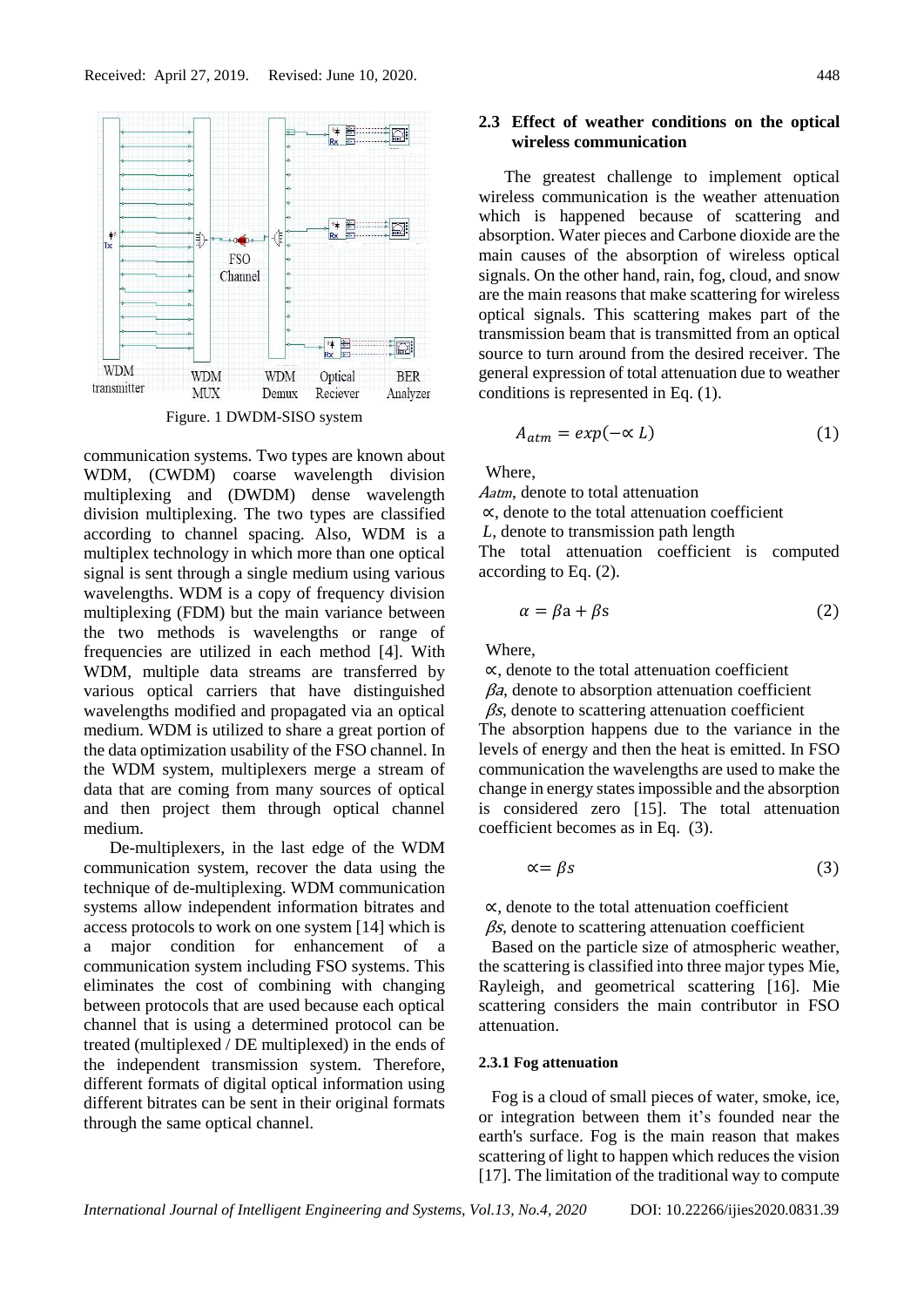the fog attenuation is depended on the radius of the particle size. In most cases the size of particle unknown hence it makes it hard to compute the attenuation [5] as in Eq. (4).

$$
\beta_s = \sum_{i}^{n \max}(n_i * Q_i \pi r_i^2) \tag{4}
$$

βs*,* denotes to scattering attenuation

- $Q_i$ , denotes to scattering efficiency
- $r_i$ , denotes to the radius of particle size

 To overcome the limitation in the traditional approach, Kim and Kruse introduced a law to find the amount of attenuation depends only on the range of visibility, not on particle size*.* Atmospheric visibility can be defined is the link distance to the body when the image disparity to (5%) from the original image if it is near [18]. The range of visibility is calculated at 550 nm wavelength that matches the highest intensity of the solar spectrum. The attenuation for both Kim and Kruse model by depending on the range of visibility has been calculated according to Eq. (5) [5, 19].

$$
A\,FOG = \frac{10\log(v\%)}{v\,km}}{\frac{13}{v}\left(\frac{\lambda}{550}\right)^{-q}}\left(\frac{\lambda}{\lambda^{\circ}}\right)^{-q}
$$
\n
$$
(5)
$$

Where,

*A FOG,* denote to fog attenuation in (dB/km)

*v,* denotes to the range of visibility in km

*q,* denotes to particle size distribution coefficient which based on visibility range

*λ,* denotes to the wavelength of the transmitted signal in nm

 $\lambda^{\circ}$  = 550 nm denotes to the wavelength visibility reference corresponding to the maximum intensity of the solar spectrum.

*q*, is calculated according to Kim model in Eq. (6).

$$
q = \begin{cases} 1.6 & if \ v > 50km \\ 1.3 & if \ 6km < v < 50km \\ 0.16v + 0.34 & if \ 1km < v < 6km \\ v - 0.5 & if \ 0.5km < v < 1km \\ 0 & if \ v < 0.5 km \end{cases} \tag{6}
$$

*q*, is calculated according to Kruse model in Eq. (7).

$$
q = \begin{cases} 1.6 & if \ v > 50 \ km \\ 1.3 & if \ 6km < v < 50 \ km \\ 0.585 V^{1/3} & if \ v < 6 \ km \end{cases} \tag{7}
$$

Based on Eq. (6) and Eq. (7), the major variation between the two models is the way of how the attenuation is calculated. More specifically, when the visibility is less than 0.5 km, Kruse model unlike Kim model considers the wavelength in calculating the attenuation of the signals in dense fog conditions.

#### **2.3.2 Rain attenuation**

Rain scattering is formed due to the rainfall when the radius of raindrops ranges between  $(100 - 1000)$ μm) that is significantly greater than the wavelength of standard FSO systems. As a result, the laser can exceed during the particles of the raindrops with the minimum effect of scattering [20]. The model that is used to calculate attenuation of the rain depends on the rate of rain. The value of the attenuation of the optical signal due to rain also depends on the number of rain droplets and size. The optical signal attenuation linearly raises when the rate of rain increases. However, the average of the rainfall rate increases when the raindrop sizes increases [21]. The attenuation of the wireless optical link which caused by rain is given in Eq. (8) [22].

$$
A \, rain = 1.07 \, R^{\frac{2}{3}} \tag{8}
$$

Where,

*A rain*, denotes to attenuation of the rain in (dB/km) *R*, denotes to rain Rate in (mm/h)

#### **2.3.3 Snow attenuation**

 Snow pieces are mostly greater than drops of rain and make attenuation to the optical signal greater than effect by the rain. In the literature, the diameter of snow pieces is reported to be more than 20 mm which is found to be the main reason for a path link to fail when the laser beam is narrow [19]. The energy of the received signal depends on the diameter of snow pieces, the transmission link from the transmitter, and the position of the snow pieces relative to the crosssection of the laser beam [23]. The attenuation of signal caused by snow weather conditions is a function snowfall rate in (mm/h) and signal wavelength [24]. The attenuation due to snowfall is modelled bases on the classification in wet and dry snow kinds, the attenuation due to snow is calculated in Eq. (9) [24].

$$
A \text{ snow} = a \text{ } S^b \tag{9}
$$

#### Where,

*A snow,* denotes to attenuation of snow in (dB/km).

*ni*, denotes to particle distribution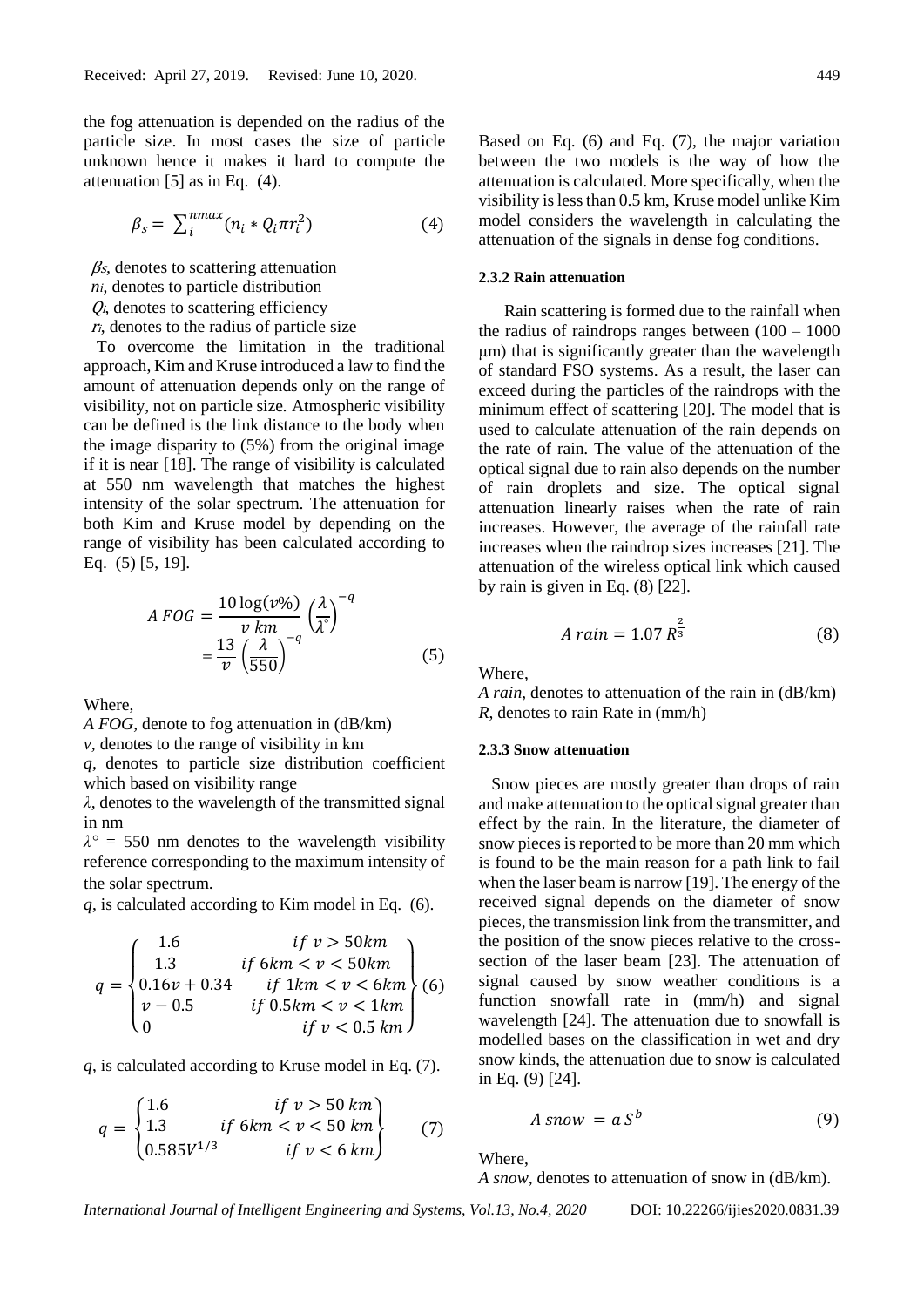

Figure. 3 WDM Transmitter subsystem

*S*, denotes to snowfall rate in (mm/h)

(*a, b*), denotes to parameters that classify the type of snowfall either wet or dry snow and according to the two types the following values for (a, b) parameters for these types are:-

- For wet snow:  $a =1.023$   $(10^{-4}\lambda)$  +  $3.7855466, h = 0.72$
- For dry snow:  $a = 5.42 (10^{-5} \lambda) + 5.4958776$ ,  $b = 1.38$ .

From above the attenuation due to dry snow is greater than wet snow, so it's considered in this study.

### **3. Proposed system**

Fig. 2 illustrates the schematic diagram of the proposed system, Hybrid DWDM-MIMO where many antennas at transmitter and receiver are used. The schematic diagram explains three major parts: the transmitter, channel, and receiver. The transmitter implemented by WDM transmitter and WDM multiplexer (WDM Mux). The WDM transmitter consists of 16 subsystems each subsystem includes the following components as shown in Fig. 3:-

1- (CW Laser) Power source: The power source is represented by lasers diode that has a narrow beam width which provides a continuous wavelength of the laser signal. The laser signal is utilized as a carrier to modulate the input electrical signal.

2- Pseudo-Random-Bit-sequence (PRBS) generator: This part responsible of generate random binary sequence. The PRBS generator produces binary sequence from zeros and ones.

3- Non-return to zero (NRZ) generator: This component is a pulse generator that is used for encoding the bit sequence that has been generated by PRBS generator.

4- Mach-Zehnder modulator (intensity modulator): This modulator is utilized to modulate the electrical signal by using a light signal.

WDM multiplexer (WDM Mux) is the second part of the transmitter that is used to multiplex different optical signals wavelengths over one optical communication channel. As shown in Fig. 2, at the end of the WDM multiplexer, a component called Fork is used. Fork component is used to provide multiple beams of the laser from one source of the laser. Every beam of multiple lasers that have been produced by fork is in the same value with the input laser source from the previous component. A group of forks is added to the end of the first fork before transmitting the optical signal in FSO channel to produce multiple laser beams. To enhance the power of the optical signal, beams of lasers produced by these forks are combined using a power combiner and then send in the FSO channel.

The used power in the transmitter is 20 dBm. While the frequency of the optical source is 193.1THZ and the spacing between optical channels is 100 GHZ. The aperture of the transmitter is 5 cm and the receiver aperture is 20 cm, and the bit rate is 500 Mbps.

The FSO channel comprises of  $4 \times 4$  MIMO technique having various attenuations for different weather conditions.

The receiver part consists of the following components as shown in Fig. 2:-

1- Power combiner is utilized to integrate transmitted optical signals and then injected in WDM DE multiplexer then reverse of transmission operation begin.

2- WDM DE multiplexer (WDM Demux) is used to DE multiplex the received optical signals. In other words, it reverses the function of the WDM multiplexer.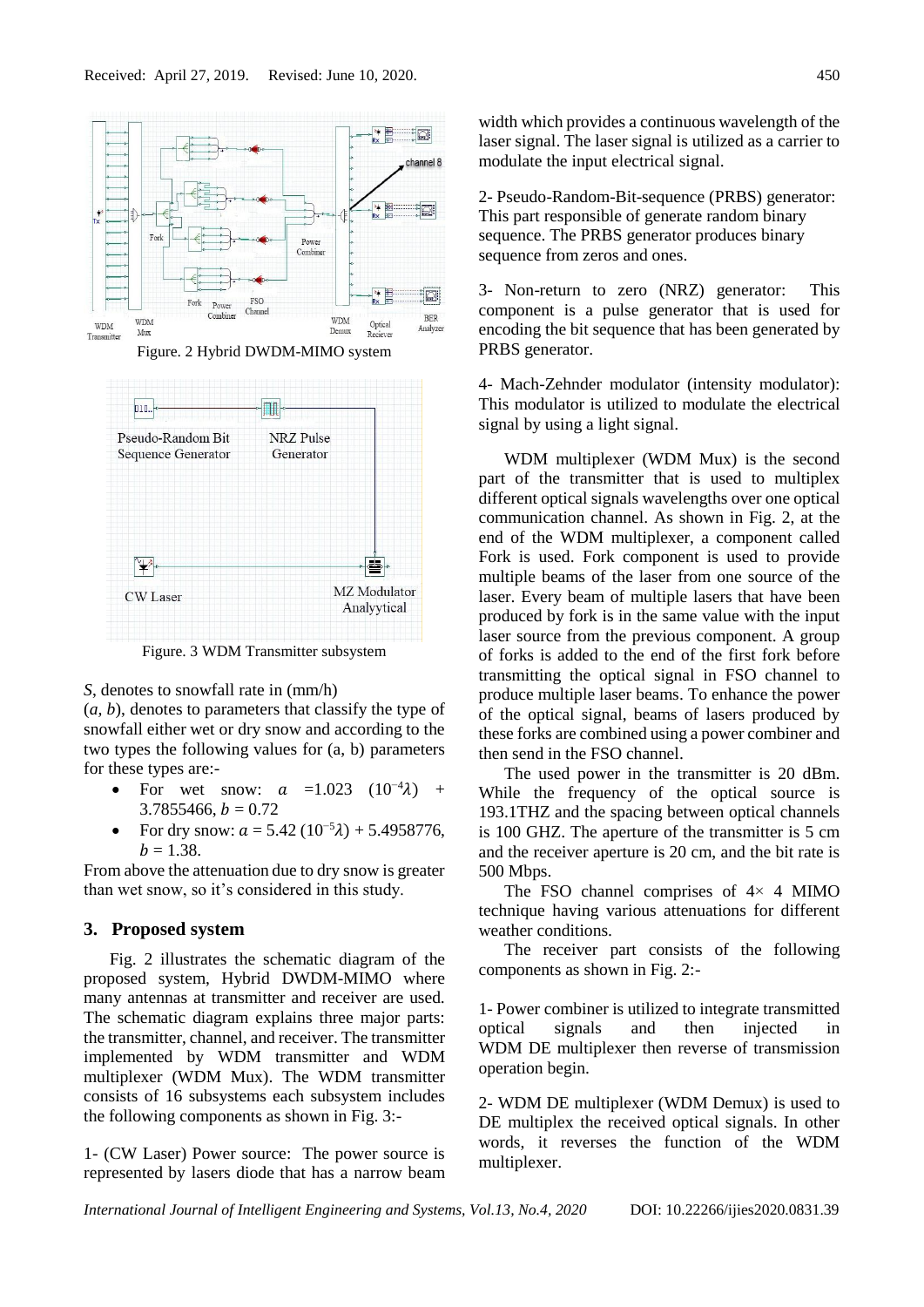

Figure. 4 Optical receiver

3- Optical receiver: After the operation of DE multiplexer, the photo signal enters the optical receiver. The optical receiver as shown in Fig. 4 which consists of PIN photodetector that is used to detect and convert the photo signal into an electrical signal. The detected electrical signal is applied to a low pass Bessel filter. The low pass Bessel filter which is the second part of the optical receiver is used to split the modulated information from the high carrier frequency. The used low pass Bessel filer also minimizes the noise that is produced in the detection process. 3R regenerator is the third part of the optical receiver that is used to produce original sequence of bit and modulated electrical signal to be applied to BER analysis.

4- The BER analyzer is utilized to compute the BER of the received signal and quality factor and to show the eye diagram.

The proposed system is shown in Fig. 2 is used to show the impact of the fog, rain, and snow on the execution of the optical communication system. The schematic model is validated with the benefits of Optisystem simulator. The proposed system is also used to compare with the traditional DWDM-SISO considering the turbulent atmosphere.

The quality factor of the received signal is calculated under different weather conditions by changing the transmission distance between the transmitted and received stations. The quality factor is related to BER as in Eq. (10).

$$
BER = \frac{\exp(\frac{-Q2}{2})}{Q\sqrt{2\pi}}\tag{10}
$$

Where,

*BER*, denotes to the bit error rate of the received signal

*Q*, the quality factor of the received signal

# **4. Results and discussion**

 In this section, results and discussion are presented in detail. We used Optisystem simulator to calculate the quality factor of the received optical signal under three different weather conditions: fog, rain, and snow. According to [25], the central DWDM at the receiver has the maximum amount of nonlinearity and poor performance. Therefore, in this study, channel number 8 shown in Fig. 2 is used to calculate the quality factor. In this study, the quality factor of 6 is considered which corresponds to acceptable minimum BER of  $10<sup>-9</sup>$  according to Eq. 10. It is worth noting the study also considers the quality factor values that are below 6 and BER values that are above  $10<sup>-9</sup>$  indicate an ineffective optical communication system. The quality factor of the received signal under different weather conditions is presented in the following sections using both the traditional DWDM-SISO and the proposed Hybrid DWDM-MIMO system.

### **4.1 Performance of the traditional system DWDM-SISO and the proposed system Hybrid DWDM-MIMO under clear sky and fog weather conditions**

This section examines the effect of clear sky and fog weather conditions on the performance of the DWDM-SISO system and proposed system Hybrid DWDM-MIMO as shown in Fig. 5.

We utilized the mathematical model of Kim and Kruse model Eq. (5) to calculate the attenuation based on different visibility range of weather conditions. For clear sky, the range of visibility is more than 10 km which corresponds to an attenuation of 0.338 dB/km. For light fog, the range of visibility is  $(0.5 \le v \le 10)$  km which corresponds to an attenuation of 7.743 dB/km. For moderate fog, the range of visibility is  $(0.05 \le y \le 0.5)$  km which corresponds to an attenuation of 26 dB/km. For dense fog, the range of visibility is  $(v < 0.05)$  km which corresponds to an attenuation of 260 dB/km.

Given the calculated attenuation values for clear sky and different Fog weather conditions, the Optisystem simulator is used to calculate the quality factor based on different transmission path lengths. The results have been obtained from this simulation are illustrated as follow:

#### • **Clear sky attenuation of 0.338 dB/km**

 As shown in Fig. 5 a, in the traditional DWDM-SISO system, the minimum quality factor (6) is achieved at 2250 m, while in the proposed system, the minimum quality factor is achieved at 7450 m as shown in Fig. 5 b.

• **Light fog attenuation of 7.743 dB/km**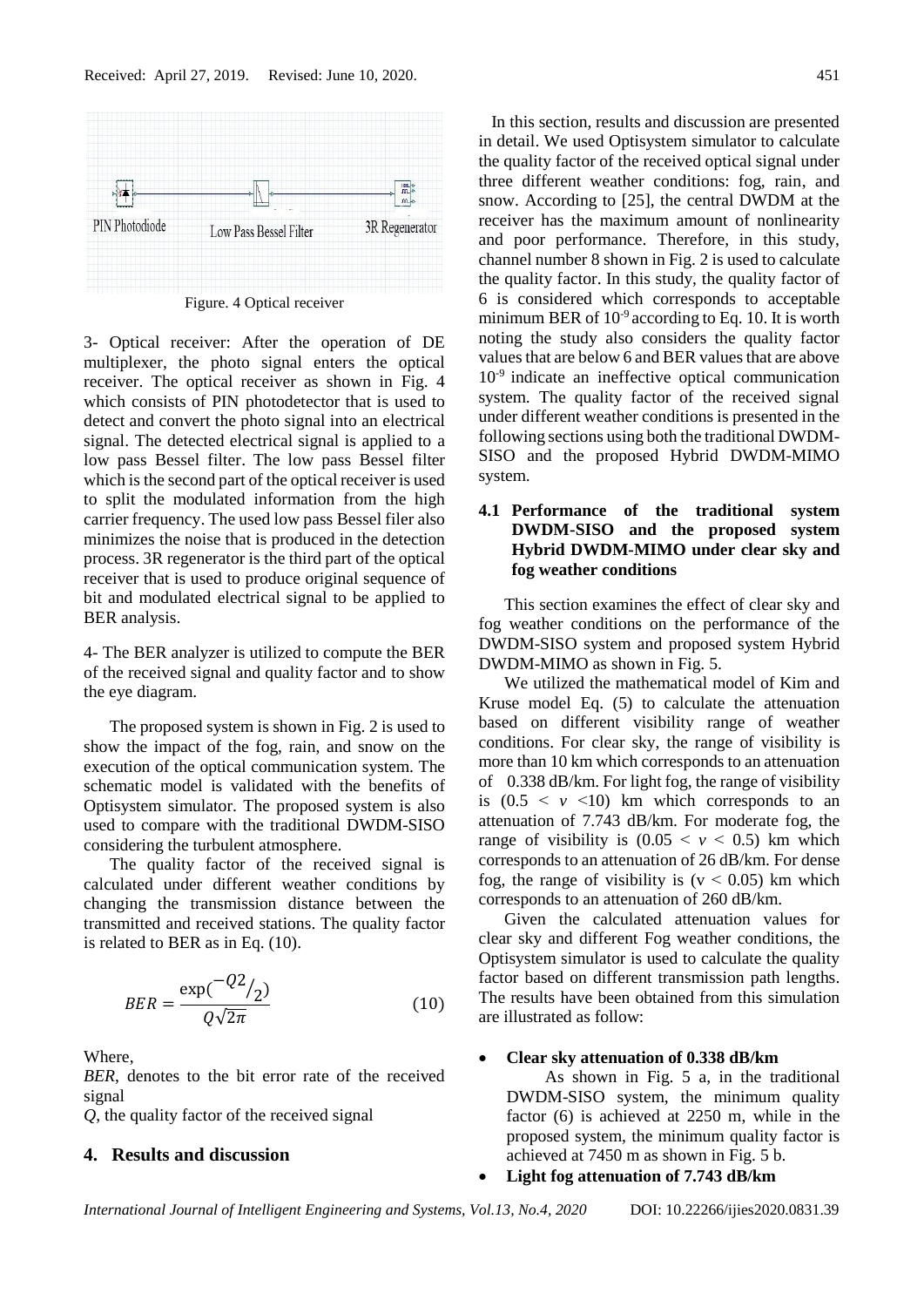As shown in Fig. 5 a, in the traditional DWDM-SISO system, the minimum quality factor (6) is achieved at 1510 m, while in the proposed system, the minimum quality factor is achieved at 2430 m as shown in Fig. 5 b.

• **Moderate fog attenuation of 26 dB/km**  As shown in Fig. 5 a, in the traditional DWDM-SISO system, the minimum quality factor (6) is achieved at 600 m, while in the proposed system, the minimum quality factor is achieved at 1055 m as shown in Fig. 5 b.

• **Dense fog attenuation of 260 dB/km** As shown in Fig. 5 a, in the traditional DWDM-SISO system, the minimum quality factor (6) is achieved at 115 m, while in the proposed system, the minimum quality factor is achieved at 150 m as shown in Fig. 5 b. This means the proposed system increases 30.43% of the transmission path length of the traditional DWDM-SISO system.







# **4.2 Performance of the traditional system DWDM-SISO and the proposed system Hybrid DWDM-MIMO under rainy weather conditions**

This section shows the performance of the traditional DWMD-SISO system and proposed system Hybrid DWDM-MIMO under three cases of rainy weather conditions (light, medium, and heavy rain). The attenuation in these cases can be measured according to the Eq. (8) that depend on the rain rate and wavelength of the transmitted optical signal. The average rate of rain for these cases is 2.5 mm / h, 12.5 mm / h, and 25 mm / h, in light rain, medium rain, and heavy rain, respectively [25]. Hence the attenuations for these cases are 1.988 dB / km in light rain, 5.8444 dB / km in medium rain, and 9.29dB / km in heavy rain.

Given the calculated attenuation values for different Rain weather conditions, the Optisystem simulator is used to calculate the quality factor based on different transmission path lengths. The results have been obtained from this simulation are illustrated as follow:

### • **Light rain attenuation of 1.988 dB/km**

As shown in Fig. 6 a, in the traditional DWDM-SISO system, the minimum quality factor (6) is achieved at 2150 m, while in the proposed system, the minimum quality factor is achieved at 5140 km as shown in Fig. 6 b.

• **Medium rain attenuation of 5.8444 dB/km** As shown in Fig. 6 a, in the traditional DWDM-SISO system, the minimum quality factor (6) is achieved at 1625 m, while in the proposed system, the minimum quality factor is achieved at 2900 m as shown in Fig. 6 b.

# • **Heavy rain attenuation of 9.29 dB/km** As shown in Fig. 6 a, in the traditional DWDM-SISO system, the minimum quality factor (6) is achieved at 1350 m, while in the proposed system, the minimum quality factor is achieved at 2100 m as shown in Fig. 6 b. This means the proposed system increases 55.55% of the transmission path length of the traditional DWDM-SISO system.

# **4.3 Performance of the traditional system DWDM-SISO and the proposed system Hybrid DWDM-MIMO under dry snow weather conditions.**

Lastly, this study evaluates the performances of the DWMD-SISO system and proposed system Hybrid DWDM-MIMO in three cases of dry snow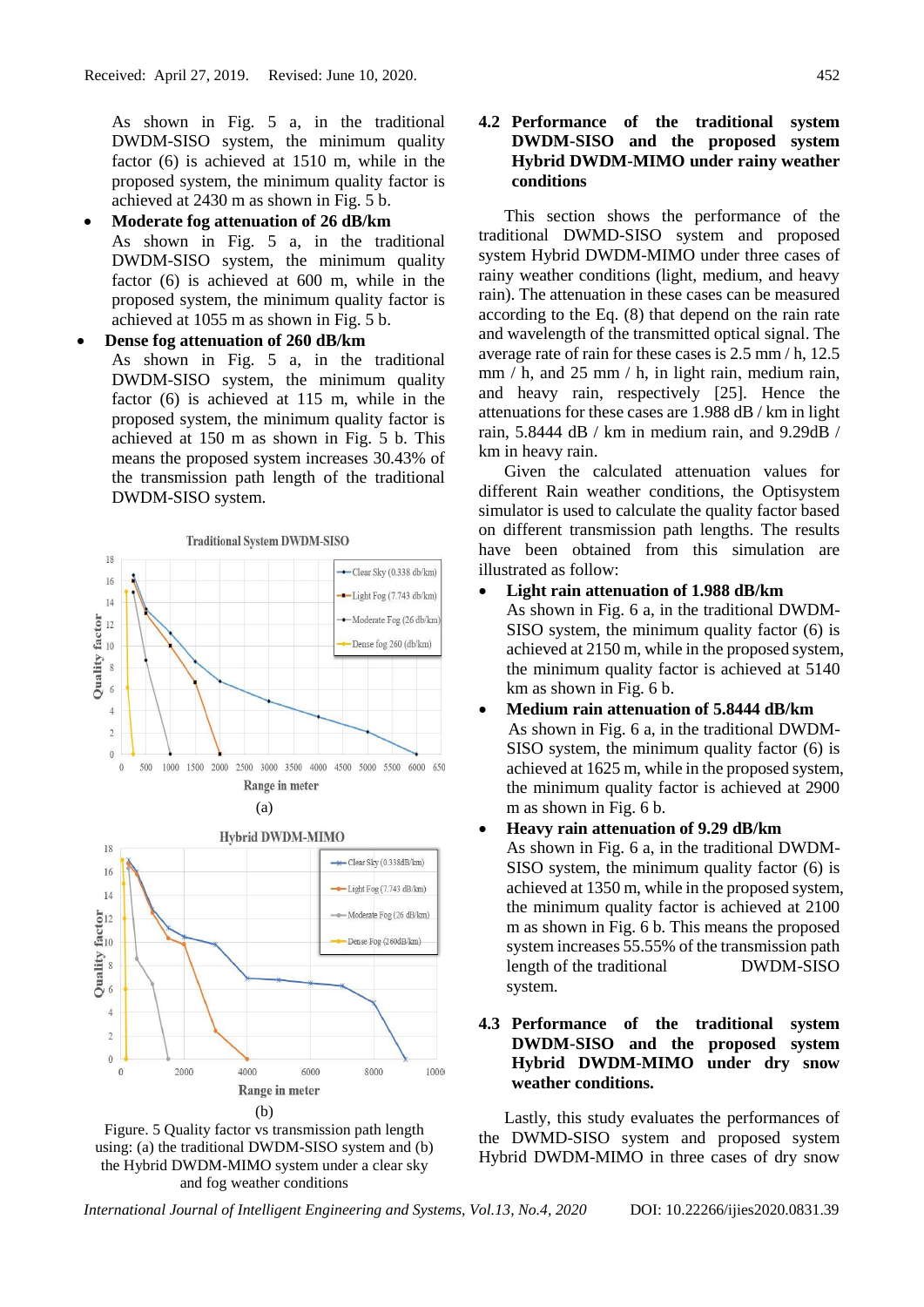



weather conditions. The attenuation of the dry snow is calculated based on the Eq. (9) which depends on the snow rate (*S*). In this study, three types of dry snow conditions are considered which are light, medium, and heavy that are recognized based on the average rate of snow. In light dry snow, the rate of snow is 2.5 mm / hour and in medium dry snow, the rate of snow is 5 mm / hour and in heavy dry snow, the rate of snow is10 mm / hour [25].

Based on Eq. (9), and using the snow rate, the attenuation values of dry snow conditions are 19.356 dB/km, 50.654 dB/km, 131.835 dB/km for light, medium, heavy dry snow respectively.

Given the calculated attenuation values for different dry snow weather conditions, the Optisystem simulator is used to calculate the quality factor based on different transmission path lengths. The results have been obtained from this simulation are illustrated as follow:

• **Light dry snow attenuation of 19.356 dB/km** As shown in Fig. 7 a, in the traditional DWDM-SISO system, the minimum quality factor (6) is achieved at 775 m, while in the proposed system, the minimum quality factor is achieved at 1265 m as shown in Fig. 7 (b).

#### • **Medium dry snow attenuation of 50.654 dB/km**

 As shown in Fig. 7 a, in the traditional DWDM-SISO system, the minimum quality factor (6) is achieved at 450 m, while in the proposed system, the minimum quality factor is achieved at 600 m as shown in Fig. 7 b.

• **Heavy dry snow attenuation of 131.835 dB/km** As shown in Fig. 7 a, in the traditional DWDM-SISO system, the minimum quality factor (6) is achieved at 225 m, while in the proposed system, the minimum quality factor is achieved at 265 m as shown in Fig.7 b. This means the proposed system increases 26.19%% of the transmission path length of the traditional DWDM-SISO system.



Figure. 7 Quality factor vs transmission path length using: (a) traditional DWDM-SISO system and (b) hybrid DWDM-MIMO system under dry snow weather conditions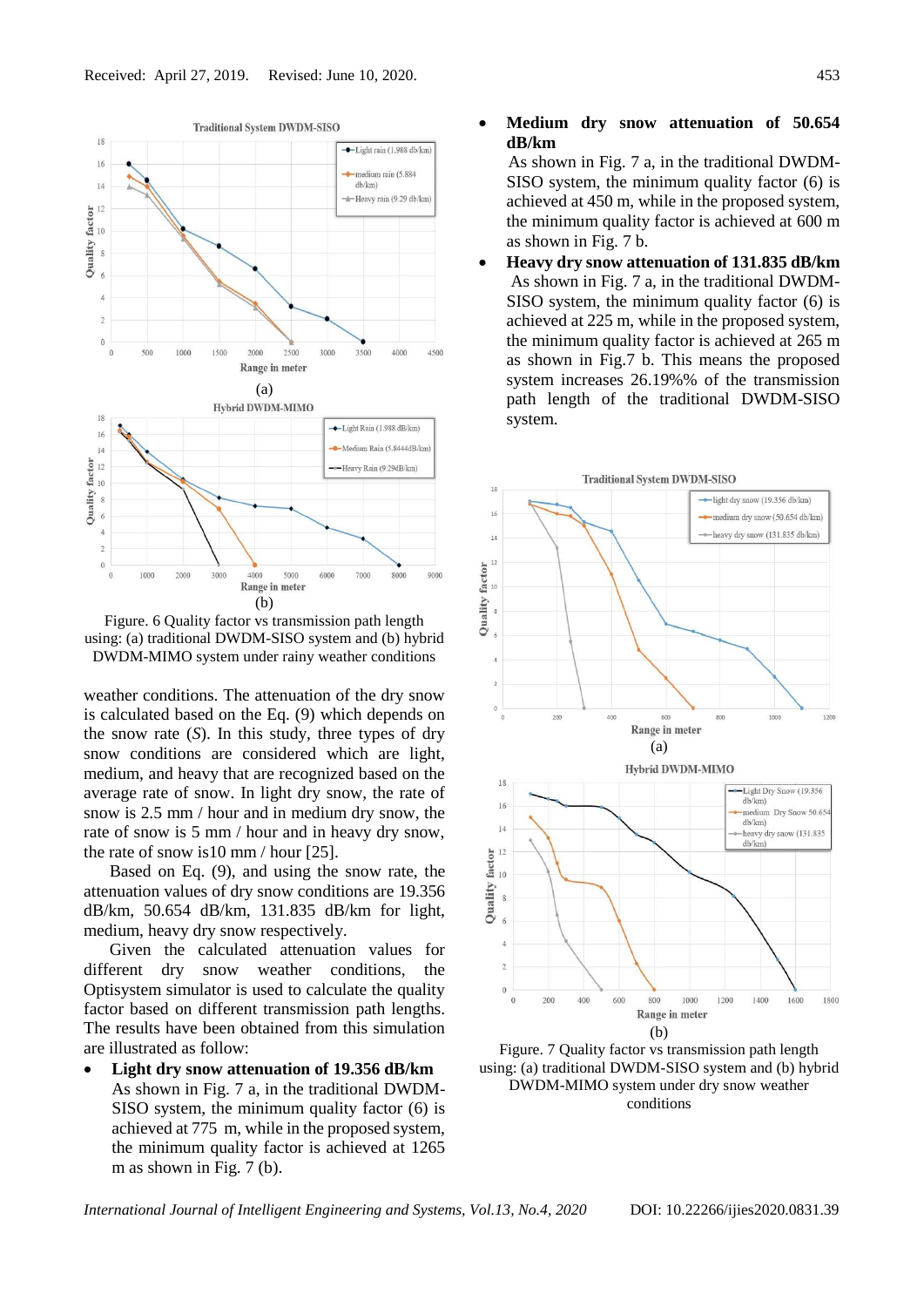Table 1. Comparison between 16-channel traditional DWDM-SISO system and 16-channel Hybrid DWDM-MIMO system in maximum transmission lengths in meter that corresponding quality factor  $(6)$  and BER  $10^{-9}$  under different weather condition

| Weather<br>conditions  | <b>DWDM-</b><br><b>SISO</b> | <b>Hybrid</b><br><b>DWDM-</b> |  |
|------------------------|-----------------------------|-------------------------------|--|
|                        | system                      | <b>MIMO</b> system            |  |
| <b>Clear sky</b>       | 2250                        | 7450                          |  |
| <b>Light fog</b>       | 1510                        | 2430                          |  |
| <b>Moderate fog</b>    | 600                         | 1055                          |  |
| <b>Dense fog</b>       | 115                         | 150                           |  |
| <b>Light rain</b>      | 2150                        | 5140                          |  |
| <b>Medium rain</b>     | 1625                        | 2900                          |  |
| <b>Heavy rain</b>      | 1350                        | 2100                          |  |
| <b>Light dry snow</b>  | 775                         | 1265                          |  |
| <b>Medium dry snow</b> | 450                         | 600                           |  |
| <b>Heavy dry snow</b>  | 210                         | 265                           |  |

A summary of the achieved results is presented in Table 1. Table 1 summarizes a significant improvement of using the proposed system over the traditional system DWDM-SISO for the optical communication system. The results show the quality factor decreases when the transmission path length increases due to attenuation. However, using the proposed system, the signal can be transmitted for longer path length with a better signal quality under all the described weather conditions. This is achieved due to using the fork component and MIMO technique. Using a group of fork components, the input power is duplicated which led to an increase in the total power of the transmitted optical signal. Increasing the total power of the transmitted optical signal mitigates the attenuation of different weather conditions.The used MIMO technique is produced redundancy transmission paths which help to overcome the problem of obstacles. As a result, the use of the fork component and MIMO technique reduces the attenuation, increases the transmission path length, improves the quality factor of the optical signal, and subsequently, it improves the BER according to Eq. (10).

By comparing the system method with previous studies in the same field, it is possible to note there is a significant improvement in term of transmission path length as shown in Table 2, under same conditions and considering the same lowest acceptable level of quality factor 6 in digital communication which corresponding to BER 10-9. The maximum transmission path length of the proposed system with 16-DWDM, 4× 4 MIMO channel, and channel spacing 100 Ghz achieved a transmission path length of 1350 m that is greater than 1090 m the achieved result in [1] under the same

|                                                        |  |  | Table 2. Comparison between the proposed work and |  |  |
|--------------------------------------------------------|--|--|---------------------------------------------------|--|--|
| المواليا والموالي والموالي والمستعمل المستقط المالونين |  |  |                                                   |  |  |

| related previous works |        |      |                |          |  |  |  |
|------------------------|--------|------|----------------|----------|--|--|--|
| Author                 | Power  | Data | Attenuation    | path     |  |  |  |
|                        | in dBm | rate | in $dB/km$     | length   |  |  |  |
|                        |        | In   |                | in meter |  |  |  |
|                        |        | Gbps |                |          |  |  |  |
| $[1]$ in               | 7.7    | 1.25 | 19.2           | 1090     |  |  |  |
| 2014                   |        |      |                |          |  |  |  |
| $[14]$ in              | 20     | 2.5  | 2              | 1000     |  |  |  |
| 2016                   |        |      |                |          |  |  |  |
| $[4]$ in               | 10     | 2.5  | 4.2872         | 4000     |  |  |  |
| 2019                   |        |      |                |          |  |  |  |
|                        | 7.7    | 1.25 | 19.2           | 1350     |  |  |  |
|                        |        |      |                |          |  |  |  |
| Proposed<br>work       | 20     | 2.5  | $\overline{2}$ | 5000     |  |  |  |
|                        |        |      |                |          |  |  |  |
|                        | 10     | 2.5  | 4.2872         | 4700     |  |  |  |
|                        |        |      |                |          |  |  |  |

weather conditions. Also, the maximum transmission path length of the proposed system with 8-DWDM, 4× 4 MIMO channel, and channel spacing 100Ghz achieved a transmission path length of 5000 m that is greater than 1000 m the achieved result in [14] under the same conditions. Further, the maximum transmission path length of the proposed system with 32-DWDM, 4× 4 MIMO channel and channel spacing 100 Ghz achieved a transmission path length of 4700 m that is greater than 4000 m the achieved result in [4] under the same conditions. The promising performance of the proposed system is attributed to the combination between the MIMO technique and the DWDM technique. The MIMO technique maintains a perfect availability of transmission path and increases the power of transmitted signals, and the DWDM technique increases the scalability of the number of transmitted signals. It is worth noting that the proposed system with the MIMO technique increases the availability of the transmitted signals and helps in mitigating the impact of interruption due to obstacles like birds, and insects.

# **5. Conclusion**

Despite the FSO communication system has main advantages including high data rate, security, and capacity, this technique suffers from challenges mainly because of the various weather effects such as rain, fog, snow, and clouds in the atmosphere of the earth. This paper presents the implementation and simulation of the traditional DWDM-SISO system and the proposed Hybrid DWDM-MIMO system. Each system is tested under different weather conditions, such as the clear sky and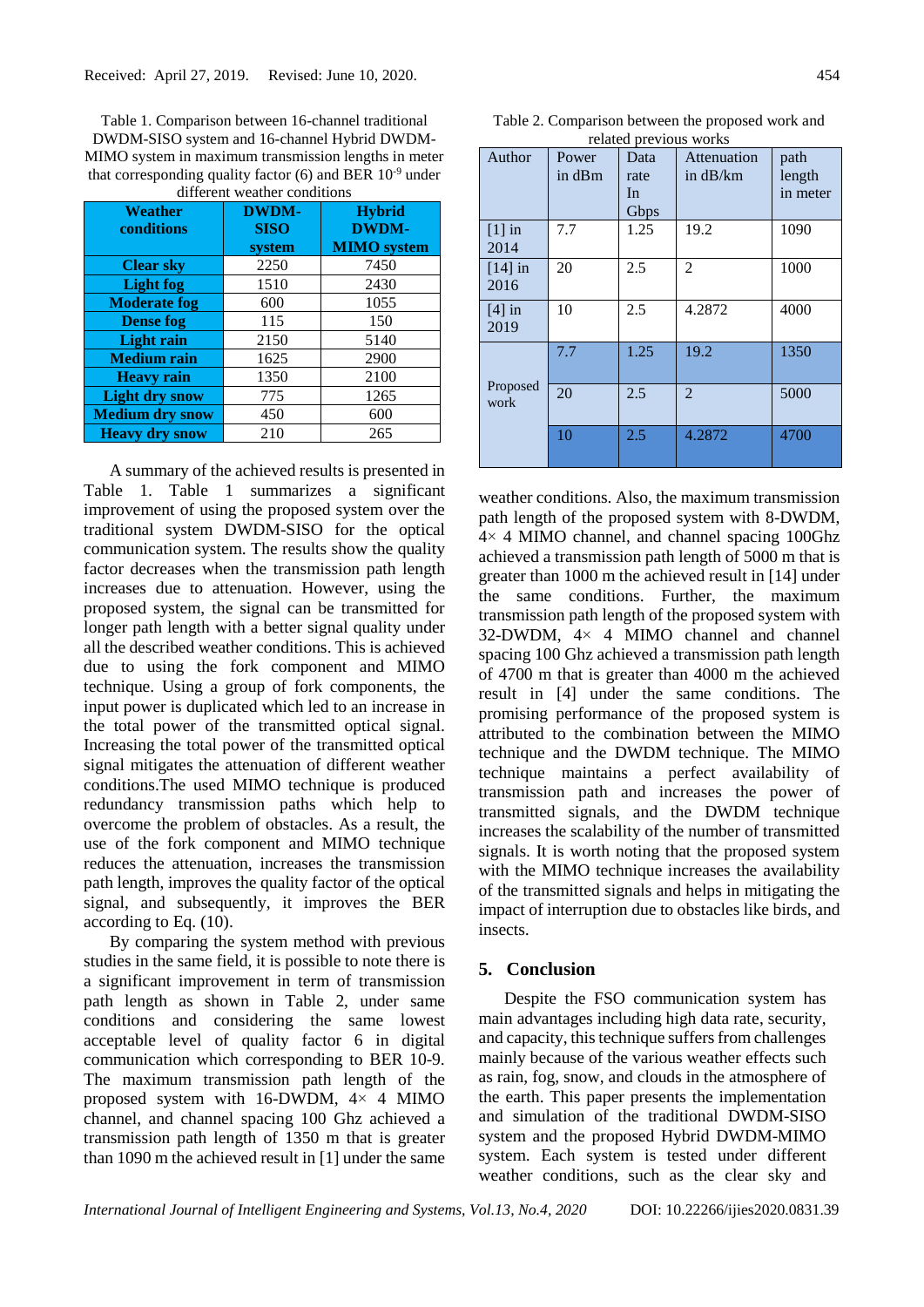various fog conditions, various rain conditions, and various dry snow conditions.

The results which are achieved from the proposed DWDM-MIMO show an improvement in the transmission range and signal quality compared to the traditional DWDM-SISO. As indicated in Table 1, the DWDM-MIMO shows a significant increase in the transmission path length and signal quality under different weather conditions and attenuation. Considering the worst weather condition that causes a high attenuation value, the transmission path length of the proposed system under dense fog attenuation of 260 dB/km is enhanced to (30.43%) in comparison with traditional DWDM-SISO. Also, the transmission path length of the proposed system under heavy rain attenuation of 9.29 dB/km is enhanced to (55.55%) in comparison with traditional DWDM-SISO. Moreover, the transmission path length of the proposed system under heavy dry snow of attenuation of 131.835 dB/km is enhanced to (26.19%) in comparison with traditional DWDM-SISO. Further, as indicated in Table 2, the proposed system showed a significant improvement in comparison with other research studies.

It is worth highlighting here the benefit of the proposed system in severe weather conditions. The proposed system can be used in places that have severe weather conditions such as heavy fog, heavy rain, snow, and dust storms. These sever weather conditions cause a high rate of attenuation on the transmitted optical signal. High attenuations affect the characteristics of the FSO communication system and consequently lead to an increase in BER and degradation quality factor to bad levels. The proposed system mitigates these attenuations and ensures the arrival of the transmitted signal to the destination. The study also proves that both the largest transmission path length and quality factor improve when increasing the number of transmitters and receivers of the transmission system. All the over mentioned enhancements are attributed to the proposed combination between the theory of the DWDM and the MIMO technique described in section 3.

# **Conflicts of Interest**

The authors declare no conflict of interest.

# **Author Contributions**

The authorship of this article is based on the following criteria: conceptualization, Salah Mahdee Hamza and Ibrahim A.Murdas; methodology, Salah Mahdee Hamza; software, Salah Mahdee Hamza;

validation, Salah Mahdi Hamza, Ibrahim A.Murdas,; formal analysis, Salah Mahdee Hamza; investigation, Salah Mahdee Hamza; resources, Salah Mahdee Hamza; data curation, Salah Mahdee Hamza; writing—original draft preparation, Salah Mahdi Hamza; writing—review and editing, Ibrahim A.Murdas; visualization, Salah Mahdee Hamza; supervision, Ibrahim A.Murdas; project administration, Ibrahim A. Murdas; funding acquisition, N/A", etc.

### **References**

- [1] A. B. Mohammad, "Optimization of FSO System in Tropical Weather Using Multiple Beams", In: *Proc. of International Conf. on IEEE Photonics (ICP)*, pp. 109-112, 2014*.*
- [2] S. Kaur and A. Kakati, "Analysis of Free Space Optics Link Performance Considering the Effect of Different Weather Conditions and Modulation Formats for Terrestrial Communication", *Journal of Optical Communication,* 2018.
- [3] S. Kaur, "Analysis of Inter-Satellite Free-Space Optical Link Performance Considering Different System Parameters", *Opto-Electronics Review*, Vol. 27, No. 1, pp. 10- 13, 2019.
- [4] A. Ahmed, A. Singh, A. Singh, and S. Kaur, "Performance Analysis of WDM-MIMO Free Space Optical System Under Atmospheric Turbulence", In: *Proc. of International Conf. on Signal Processing and Integrated Networks (SPIN)*, pp. 820-825, 2019.
- [5] Z. Mahlobogwane, P. A. Owolawi, and O. Sokoya, "Multiple Wavelength Propagation in Free Space Optical Wireless Channel", In: *Proc. of International Conf. on Advances in Big Data Computing and Data Communication Systems (icABCD)*, pp. 1-6, 2018.
- [6] S. A. Al-Gailani, A. B. Mohammad, and R. Q. Shaddad, "Enhancement of Free Space Optical Link in Heavy Rain Attenuation Using Multiple Beam Concept", *Optik (Stuttg)*, Vol. 124, No. 21, pp. 4798–4801, 2013.
- [7] N. H. M. Noor, A. W. Naji, and W. Al-Khateeb, "Performance Analysis of a Free Space Optics Link With Multiple Transmitters/Receivers", *IIUM Enginnering Journal*, Vol. 13, No. 1, 2012.
- [8] F. D. Kashani, M. R. Mahzoun, and B. Ghafary, "Beam Propagation Analysis of a Multi Beam FSO System With Partially Flat-topped Laser Beams in Turbulent Atmosphere", *Optik (Stuttg),* Vol. 123, No. 10, pp. 879-886, 2012.